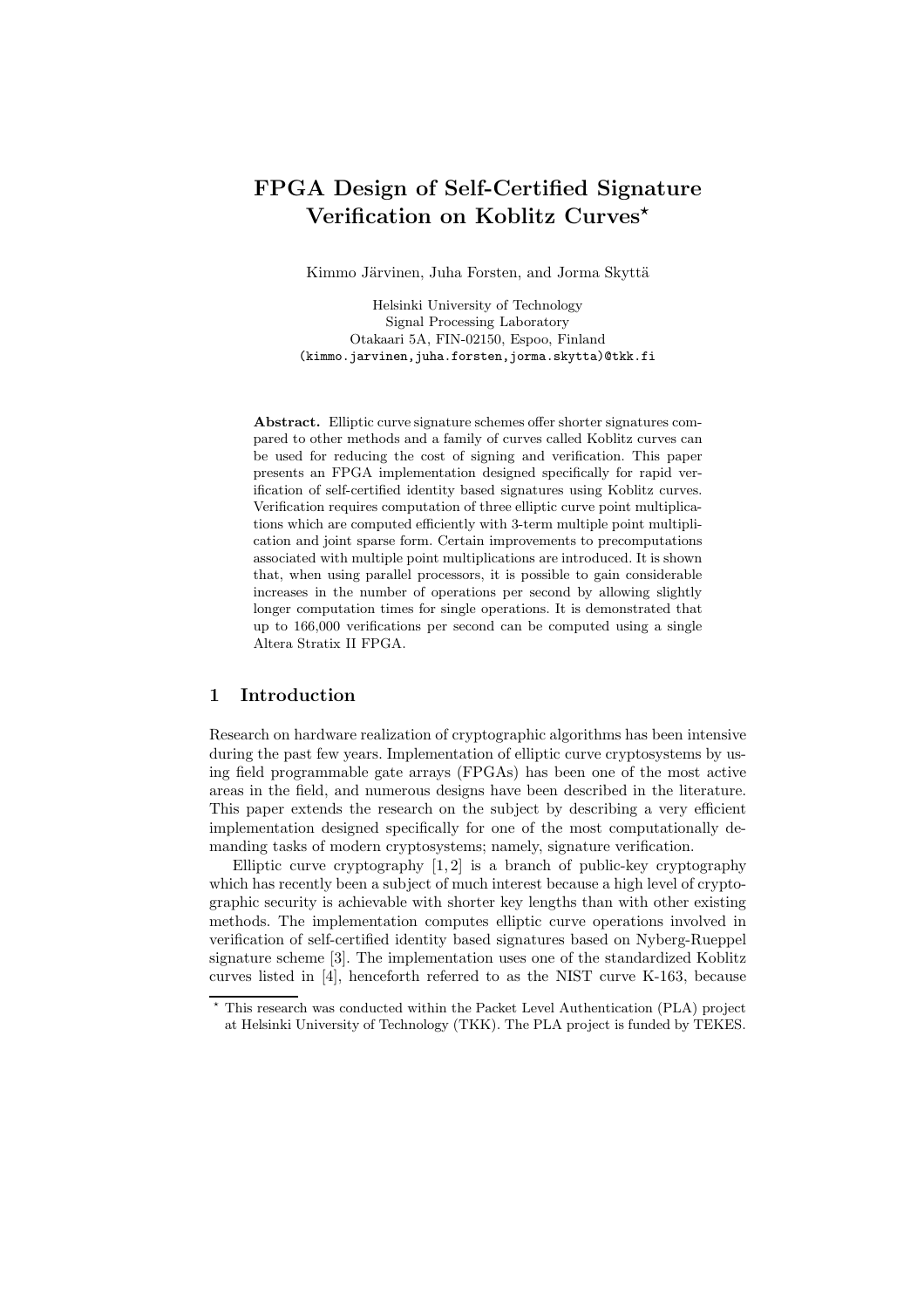computations are much faster on Koblitz curves [5]. Further improvements in performance are achieved by computing all operations required in signature verification simultaneously by using multiple point multiplication techniques. Performance is increased by introducing certain improvements to precomputations.

Signature verification is a basic operation in many cryptosystems. Applications, such as the Packet Level Authentication (PLA) scheme [6, 7] where computational requirements for signature verifications are very high, directly benefit from the results presented in this paper.

The contributions of the paper include the following:

- Unified point addition and subtraction formulae are presented which can be used in speeding up precomputations in various methods including multiple point multiplications and combings.
- A new algorithm for 3-term joint sparse form precomputations is presented resulting in a major speed up compared to existing methods.
- To the authors' knowledge, this is the first publication where computation time vs. the number of operations per second (ops) tradeoff is being explored when using parallel processing in elliptic curve operations. It is shown that allowing slightly longer latencies can result in considerable increases in ops.
- A highly efficient implementation which utilizes parallel processing is presented for an Altera Stratix II FPGA. The implementation is capable of performing up to 166,000 verifications per second which exceeds all previously presented implementations.
- $-$  It is shown that schemes, such as PLA  $[6, 7]$ , could be feasible if the implementation presented in this paper is used for accelerating verifications.

The remainder of the paper is organized as follows. Sec. 2 presents the preliminaries of elliptic curve cryptography and self-certified identity based signatures. Algorithms that are used in the implementation are introduced and derived in Sec. 3. The implementation is presented and the results are analyzed in Secs. 4 and 5, respectively. Conclusions are drawn in Sec. 6 and the paper ends with certain suggestions of possible directions for the future research.

## 2 Preliminaries

#### 2.1 Packet Level Authentication

Packet Level Authentication (PLA) is a scheme where the authenticity of packets in IP (Internet Protocol) traffic is verified by signing and verifying them with cryptographic signatures. The authenticity of packets is verified from node to node instead of from point to point as in other schemes. This helps in preventing many threats including denial-of-service (DoS) attacks but as a downside PLA adds the length of the packet header and most importantly is computationally very demanding. Thus, hardware acceleration is essential. [6, 7]

PLA is one of the possible applications for the implementation of the paper as mentioned above and the rationales behind many design decisions originate from the requirements of PLA.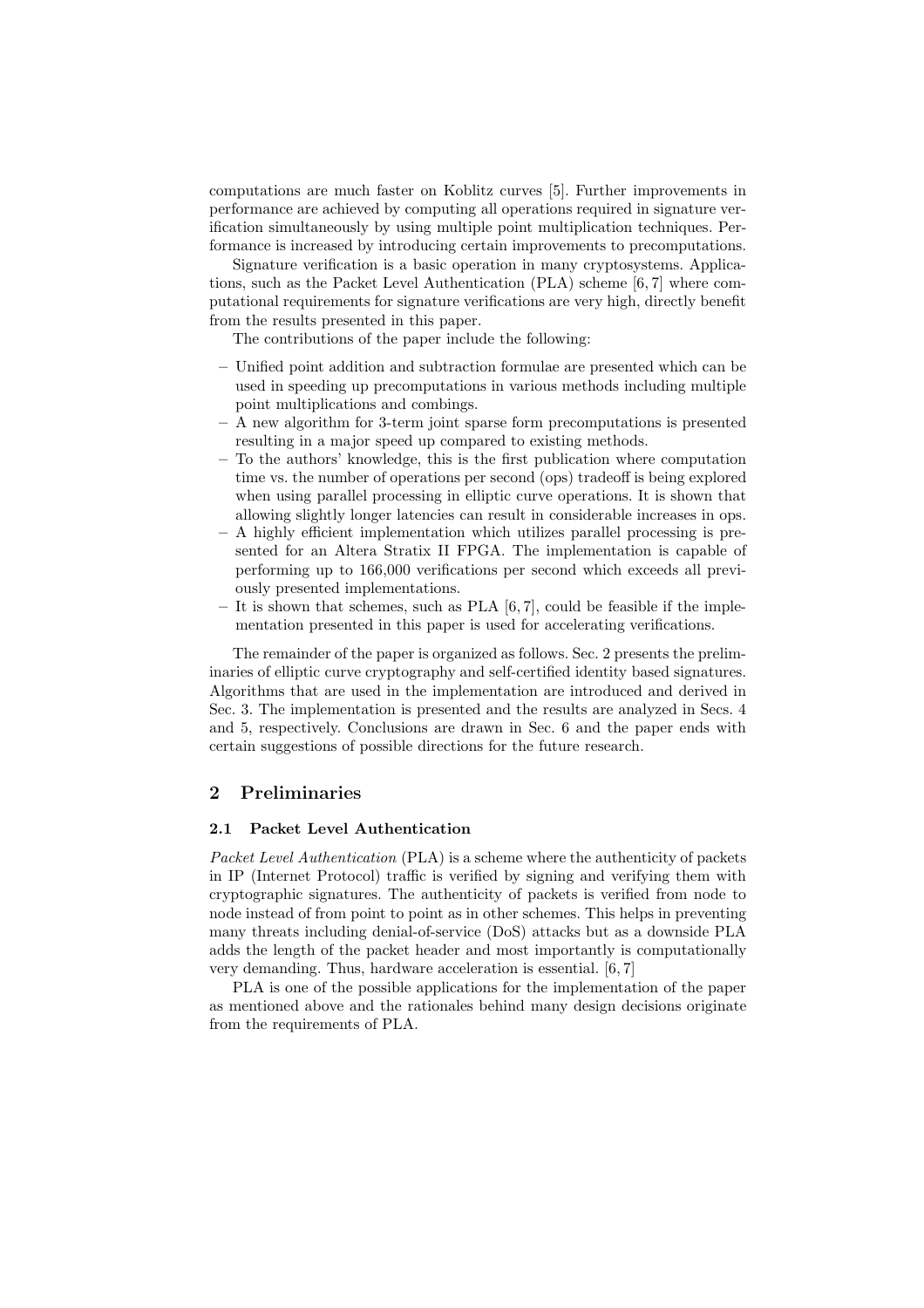The use of signatures based on elliptic curves instead of other techniques such as RSA or ElGamal is practically mandatory because the length of signatures must be kept in minimum in order to minimize the overhead caused by PLA [6]. Koblitz curves were chosen in order to maximize the speed of the implementation because operations are notably faster on Koblitz curves than on general curves [5]. Self-certified identity based signatures were selected because they result in shorter signatures and reduced computational complexity [8].

Preliminaries of elliptic curve cryptography and self-certified identity based signatures are presented next in Secs. 2.2 and 2.3, respectively.

#### 2.2 Elliptic Curve Cryptography

Every elliptic curve cryptosystem is based on an operation called elliptic curve point multiplication, and it is defined as

$$
Q = kP
$$

where  $Q$  and  $P$  are points on an elliptic curve and  $k$  is an integer.

Koblitz curves [5] are a family of elliptic curves of the form

$$
E_K: y^2 + xy = x^3 + ax^2 + 1
$$

where  $a \in \{0, 1\}$  and x and y are elements of the *finite field*  $\mathbb{F}_{2^m}$ . Elliptic curve point multiplication is computed with successive *point additions* and *point dou*blings with the binary method so that, when  $k = \sum_{i=0}^{\ell-1} \kappa_i 2^i$ , point doublings are performed for all  $\kappa_i$  and point additions when  $\kappa_i = 1$ . On Koblitz curves, however, point doublings are replaced by computationally cheap Frobenius maps which results in significant improvement in performance. Before this feature can be utilized, k needs to be converted into  $\tau$ -adic representation. Algorithms for finding  $\tau$ -adic non-adjacent form ( $\tau$ NAF) were presented in [9]. When k is represented in  $\tau\text{NAF}$ , it has the form  $k = \sum_{i=0}^{\ell-1} \kappa_i \tau^i$  where  $\tau = \left((-1)^{1-a} + \sqrt{-7}\right)/2$ and  $\kappa_i \in \{0, \pm 1\}$  so that  $\kappa_i \kappa_{i+1} = 0$  for all i. The average number of non-zero terms in k is  $\ell/3$  [9]. Because point additions are required when  $\kappa_i \neq 0$  and  $\ell \approx m$ , point multiplication on  $E_K$  requires on average  $m/3$  point additions and m Frobenius maps.

A sum of integer multiples of two points, i.e.  $k_1P_1 + k_2P_2$ , can be accelerated with Shamir's trick [10] where the integers are represented as a matrix having  $k_1$  and  $k_2$  as rows. First,  $P_1 + P_2$  is precomputed. Point multiplication is carried out with the binary method so that one adds the point  $P_1$  if the column is  $\frac{1}{0}$ , the point  $P_2$  if  $\frac{0}{1}$  and the precomputed point  $P_1 + P_2$  if  $\frac{1}{1}$ . When the column is  $\frac{0}{0}$ , only point doubling or Frobenius map is performed. When  $k_1$  and  $k_2$  are in NAF, also the point  $P_1 - P_2$  is precomputed. Two integers can be represented in joint sparse form (JSF) [11] in order to maximize the number of zero columns. JSF was generalized for  $n$  integers in [12]. JSF can be used also for Koblitz curves as an algorithm for finding  $\tau$ -adic JSF ( $\tau$ JSF) for two integers was presented in [13]. A generalization for n integers was recently proposed in [14] and it is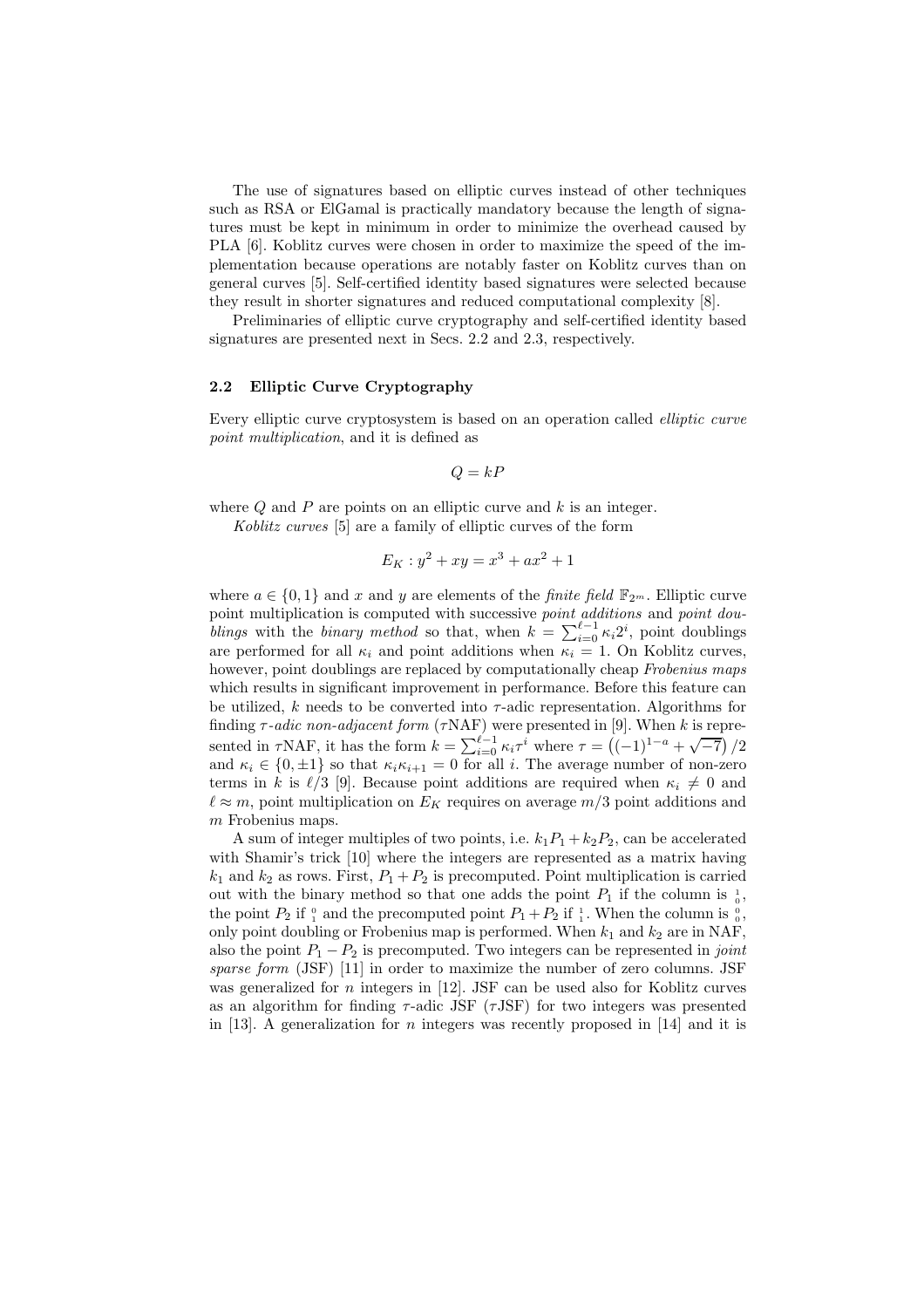henceforth referred to as  $3$ -term  $\tau JSF$  because its average number of non-zero columns is equivalent to the 3-term JSF [14]. A 3-term  $\tau$ JSF has a probability of 0.5897 for a non-zero column [14] which yields a Hamming weight, i.e. the number of non-zero terms,  $H(k) = 0.5897m$  on average. This paper considers the following 3-term multiple point multiplication:

$$
Q = k_1 P_1 + k_2 P_2 + k_3 P_3 \t . \t (1)
$$

#### 2.3 Self-Certified Identity Based Signatures

In the following, a *self-certified identity based signature* scheme [3] based on Nyberg-Rueppel signatures [15] is outlined for groups over elliptic curves as presented by Brumley in [8].

First, an elliptic curve  $E$  and a base point  $G$  with prime order  $r$  is chosen and the Trusted Third Party (TTP) generates a domain private key  $s_D$  and computes and publishes a domain public key  $W_D = s_D G$ . Then, the TTP generates a private key for Alice's identity  $ID_A$  by calculating

$$
(r_A, b_A) = \text{COMPRESS}(uG) + \text{HASH}(ID_A)
$$

$$
s_A = u - s_{DTA} \pmod{r}
$$

where u is an integer selected at random from the interval  $[1, r-1]$  and COMPRESS compresses a point  $(x, y)$  to  $(x, b(y))$  which requires only  $m + 1$  bits. HASH is a hash function.

Alice generates a signature  $(c, d)$  for a message  $\mathcal M$  by calculating

$$
c = [vG]_x + \text{HASH}(\mathcal{M})
$$
  
\n
$$
d = v - s_A c \pmod{r}
$$
\n(2)

where v is a random integer such that  $v \in [1, r-1]$  and  $[vG]_x$  is the x-coordinate of  $vG$ .

Bob verifies the signature on the message  $\mathcal M$  by first extracting Alice's public key  $W_A$  from  $(r_A, b_A)$  which are public by computing

$$
W_A = \text{DECOMPRESS}(r_A - \text{HASH}(ID_A), b_A) - r_A W_D \tag{3}
$$

where DECOMPRESS is the inverse operation of COMPRESS. Thus,  $(3)$  requires one point multiplication. After extraction, the validity of the signature is verified by checking

$$
HASH(\mathcal{M}) = c - [dG + cW_A]_x \pmod{r}
$$
 (4)

which requires two point multiplications. Verification and extraction can be simplified into the following 3-term multiple-point multiplication as shown in [8]:

$$
dG + c(uG) - cr_A W_D
$$

which obviously has the form of (1).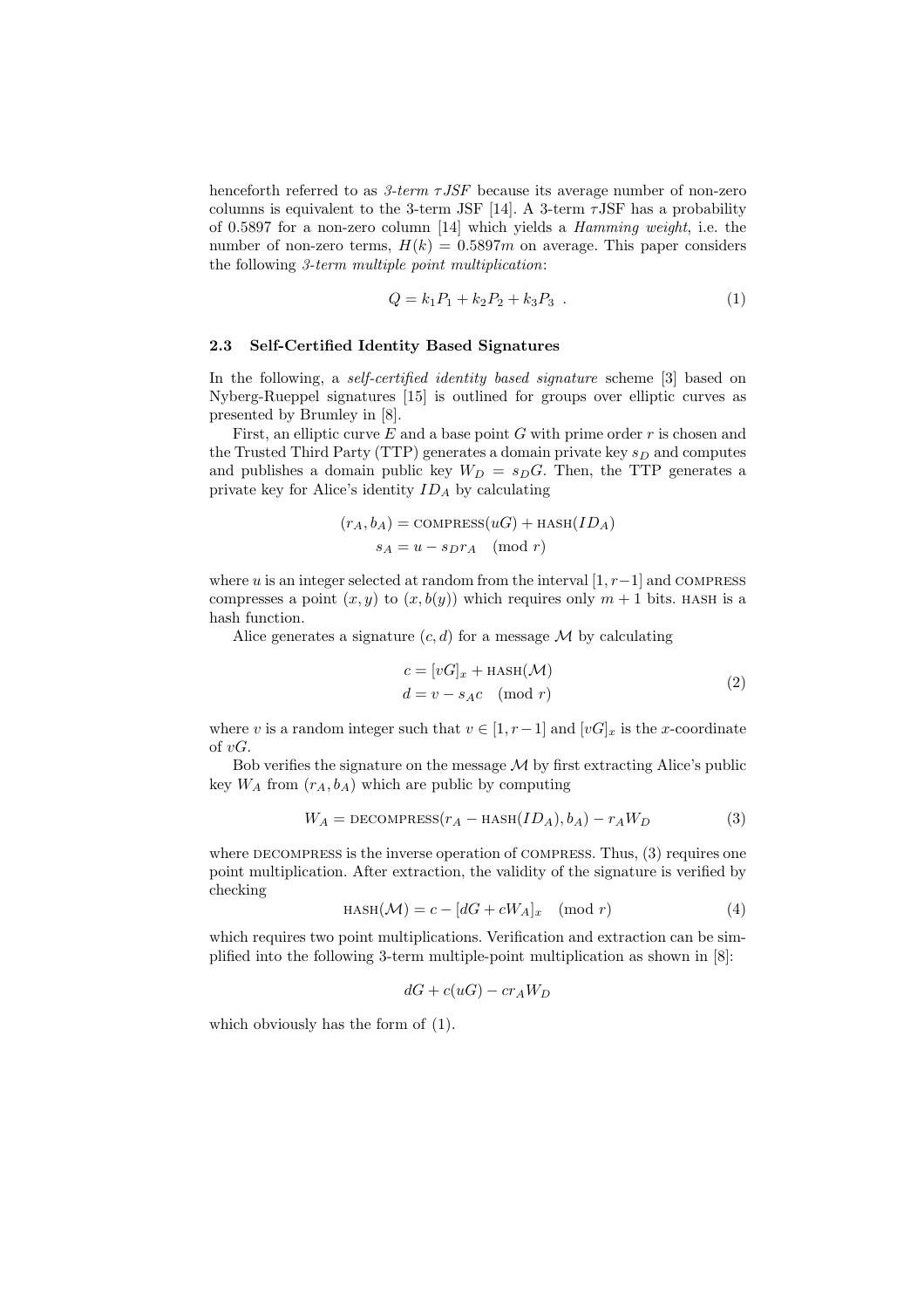As signings, i.e. computations of (2), are computationally cheaper than verifications and they can be accelerated further with methods such as fixed-base windowing (see [16], for example), the performance of the scheme is bounded by verifications. 3-term multiple point multiplication dominates in the computational requirements of verification because decompression and subtraction are fast to compute. The hash can be computed simultaneously with point multiplication, and many fast and compact hash modules have been presented in the literature. Thus, the remainder of the paper focuses in accelerating (1).

## 3 Algorithms

This section introduces the algorithms which are used in computing (1). Point multiplications are computed using known algorithms which are reviewed in Sec. 3.1 but new algorithms are derived for precomputations in Sec. 3.2.

#### 3.1 Elliptic Curve Point Multiplication

When two points on  $E_K$  are represented in *affine coordinates*, A for short, as  $(x_1, y_1)$  and  $(x_2, y_2)$ , a point addition  $(x_3, y_3) = (x_1, y_1) + (x_2, y_2)$  is given with the following formulae:

$$
\lambda = \frac{y_1 + y_2}{x_1 + x_2} \tag{5a}
$$

$$
x_3 = \lambda^2 + \lambda + x_1 + x_2 + a \tag{5b}
$$

$$
y_3 = \lambda(x_1 + x_3) + x_3 + y_1 \tag{5c}
$$

They have the cost  $I + 2M + S + 8A$  where I, M, S and A denote the costs of inversion, multiplication, squaring and addition in  $\mathbb{F}_{2^m}$ , respectively. A negation of the point  $(x_1, y_1)$  is given by  $(x_1, x_1 + y_1)$  and it has the cost of A. [16]

Because inversions are expensive, it is commonly preferred to represent points with three coordinates as  $(X, Y, Z)$  because then the number of inversions in point multiplication can be reduced to one. Coordinate system called  $López-$ Dahab coordinates [17], or  $\mathcal{LD}$  for short, is used in this paper and a point  $(X, Y, Z)$  in  $\mathcal{LD}$  represents the point  $(X/Z, Y/Z^2)$  in  $\mathcal{A}$  [17]. When points are represented in  $\mathcal{LD}$ , point addition  $P_3 = P_1 + P_2$  can be computed as presented in [18] so that  $P_1$  is in  $\mathcal{LD}$  and  $P_2$  in  $\mathcal{A}$ . This is referred to as the mixed coordinate point addition and it has the cost of only  $8M + 5S + 8A$  on the NIST curve K-163. Frobenius map is  $(X^2, Y^2, Z^2)$  in  $\mathcal{LD}$  and it is obviously cheap to compute. The  $A \mapsto \mathcal{LD}$  mapping is performed at the beginning simply as  $(x, y, 1)$ but the  $\mathcal{LD} \mapsto \mathcal{A}$  mapping requires  $I + 2M + S$ . However, as shown in (4), the y-coordinate is not needed in verification and, hence, the cost reduces to only  $I + M$ .

Finite fields  $\mathbb{F}_{2^m}$  are typically represented with *polynomial basis* or *normal* basis. In polynomial basis, the field is constructed by using an irreducible polynomial with a degree of m. In normal basis, the set  $\{\alpha, \alpha^2, \dots, \alpha^{2^{m-1}}\}$ , where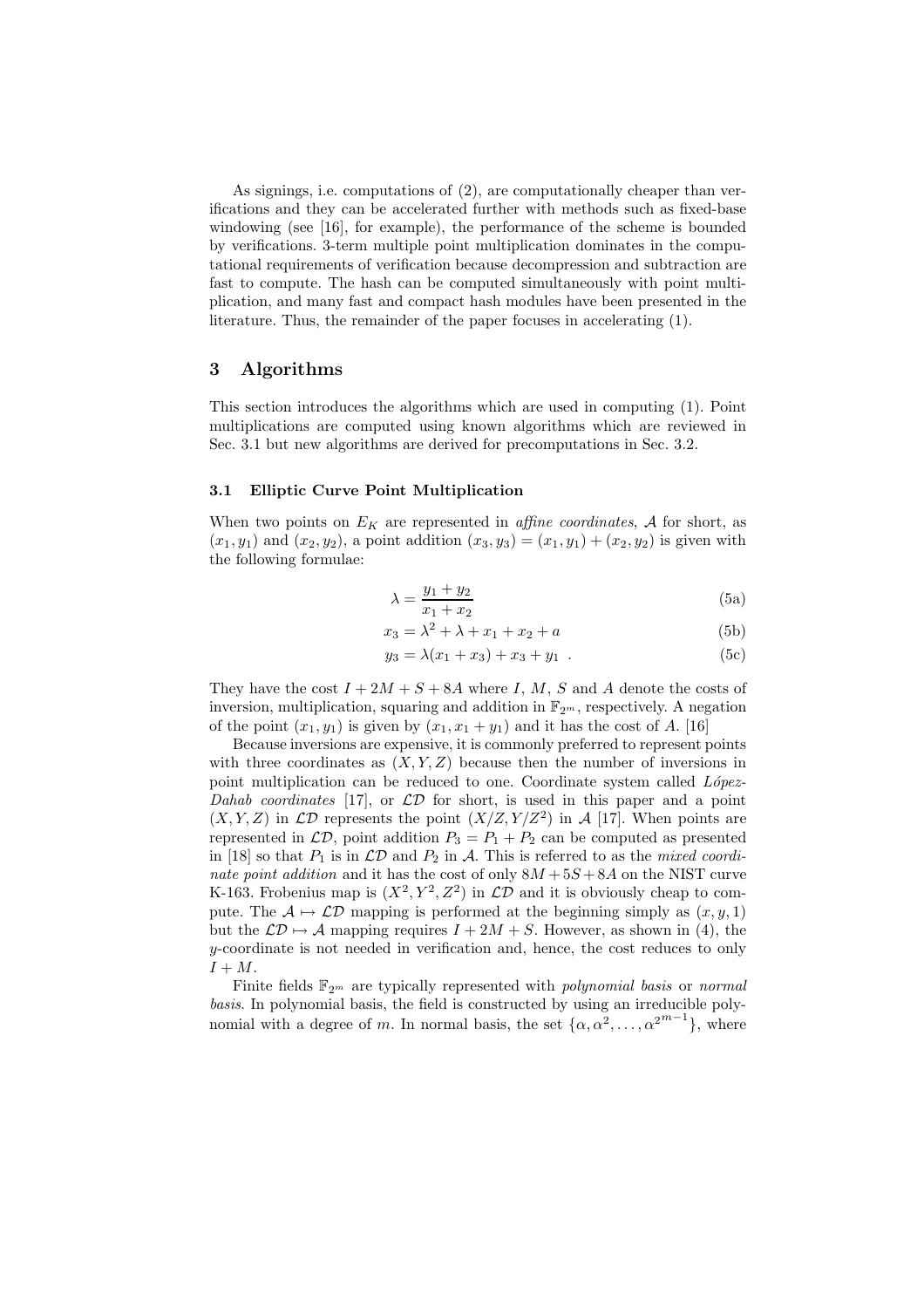$\alpha^{2^i}$  are linearly independent, is used as a basis and an element is represented as  $a = \sum_{i=0}^{m-1} a_i \alpha^{2i}$  where  $a_i \in \{0, 1\}$ . Multiplication is considered more efficient in polynomial basis. However, in normal basis squaring is simply a rotation of the bit vector and Frobenius maps are thus very cheap to compute. For this reason normal basis was chosen. Addition is computed with a simple bitwise exclusive-or (XOR). Inversion is computed with Itoh-Tsujii inversion [19] requiring exactly  $(\lfloor \log_2(m-1) \rfloor + H(m-1) - 1)M + (m-1)S$  where  $H(m-1)$  is the Hamming weight of  $m-1$  [19]. As  $m = 163$ , the cost is  $I = 9M + 162S$ . Because squarings are cheap, multiplications dominate in I.

To summarize, the implementation computes (1) on the NIST K-163 (normal basis) with the binary method using a 3-term  $\tau JSF$ . Point additions are computed in mixed coordinates and, in the end, the x-coordinate is mapped to  $A$  by computing  $X/Z$ , where the inversion is computed with an Itoh-Tsujii inversion.

#### 3.2 Precomputation

When  $(1)$  is computed with multiple point multiplication techniques, certain points need to be precomputed. These precomputations cannot be computed offline similarly as, e.g., in fixed-base windowing methods because points  $P_i$  are not fixed. Thus, precomputations are on the critical path and it is essential to compute them as fast as possible. In order to be able to use fast mixed coordinate point additions, precomputed points should be in  $A$ . The first step in improving precomputations is to utilize the fact that the same inversion is computed in both  $P_1 + P_2$  and  $P_1 - P_2$  computations. The same fact has been previously used at least in [20] but it is shown in the following that it is also possible to save some additions.

Theorem 1 (Unified point addition and subtraction). Given two points  $P_1 = (x_1, y_1)$  and  $P_2 = (x_2, y_2)$  on an elliptic curve E,  $P_3^{(+)} = (x_3^{(+)}, y_3^{(+)}) =$  $P_1 + P_2$  and  $P_3^{(-)} = (x_3^{(-)}, y_3^{(-)}) = P_1 - P_2$  can be computed with the following formulae:

$$
\theta = (x_1 + x_2)^{-1}
$$
 (6a)

$$
\lambda = (y_1 + y_2)\theta \quad and \quad \lambda' = x_2\theta \tag{6b}
$$

$$
x_3^{(+)} = \lambda^2 + \lambda + x_1 + x_2 + a \tag{6c}
$$

$$
y_3^{(+)} = \lambda(x_1 + x_3^{(+)}) + x_3^{(+)} + y_1
$$
\n(6d)

$$
x_3^{(-)} = x_3^{(+)} + \lambda'^2 + \lambda' \tag{6e}
$$

$$
y_3^{(-)} = (\lambda + \lambda')(x_1 + x_3^{(-)}) + x_3^{(-)} + y_1.
$$
 (6f)

Proof. (6c) and (6d) are simply the point addition formulae (5b) and (5c), i.e.  $(x_3^{(+)}, y_3^{(+)}) = P_1 + P_2$ , and it remains to show that  $(x_3^{(-)}, y_3^{(-)}) = P_1 - P_2$ . Substituting (6c) into (6e) results in

$$
x_3^{(-)} = \lambda^2 + \lambda'^2 + \lambda + \lambda' + x_1 + x_2 + a
$$
  
=  $(\lambda + \lambda')^2 + (\lambda + \lambda') + x_1 + x_2 + a$  (7)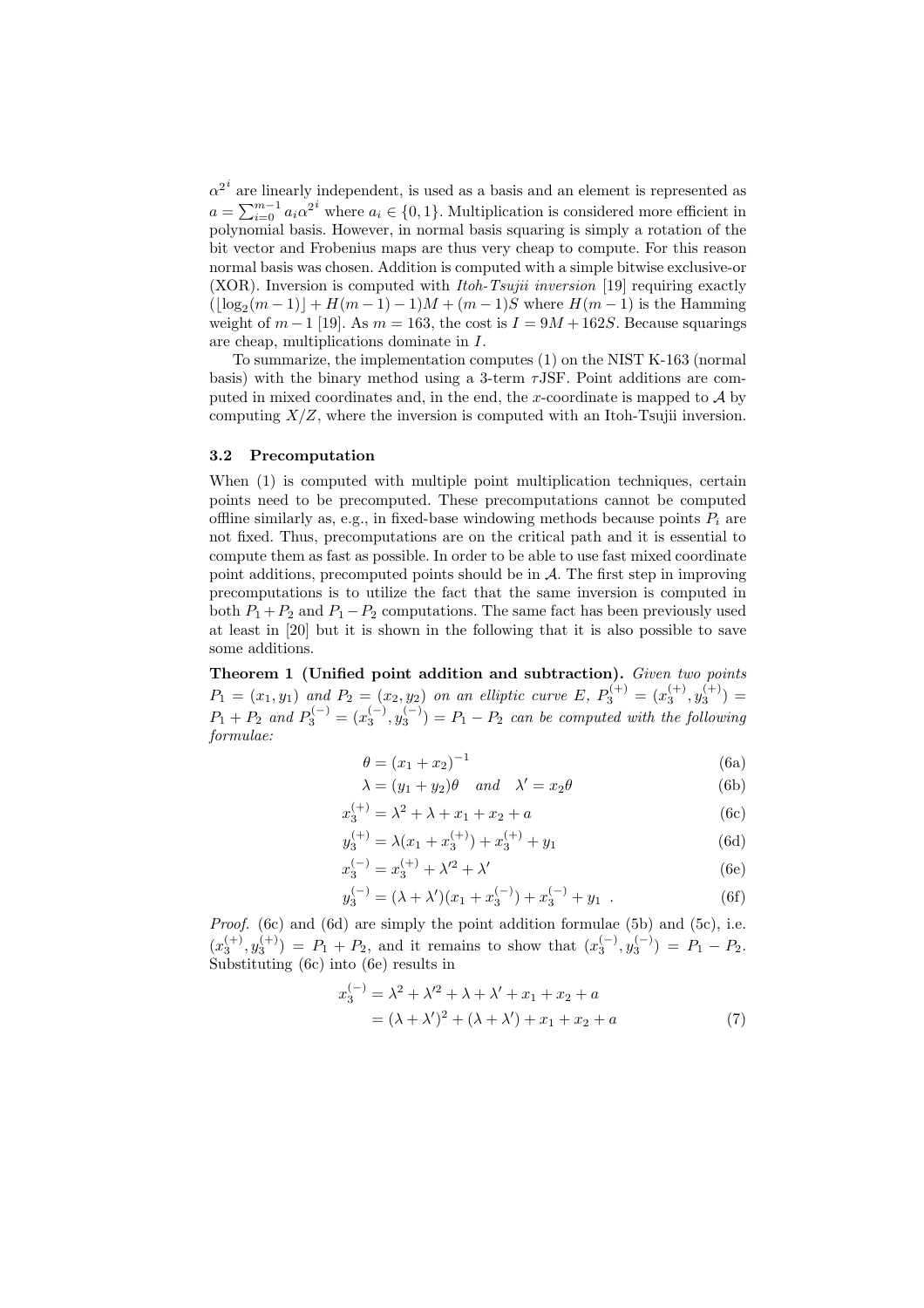because  $2\lambda\lambda' = 0$ . As  $-P_2 = (x_2, x_2 + y_2)$ , (5a) yields

$$
\lambda^{(-)} = \frac{y_1 + x_2 + y_2}{x_1 + x_2} = \frac{y_1 + y_2}{x_1 + x_2} + \frac{x_2}{x_1 + x_2} = \lambda + \lambda' \tag{8}
$$

Now substituting (8) into (6f) and (7) shows that  $(x_3^{(-)}, y_3^{(-)}) = P_1 - P_2$ . □

Cost of computing  $(6a)–(6f)$  is only  $I + 4M + 2S + 14A$ . Thus, Theorem 1 saves  $1+3A$  compared  $(5a)-(5c)$ . This is significant because inversion dominates in the cost of point addition.

Precomputations in 3-term  $(\tau)$ JSF require 10 point additions or subtractions because points presented in Table 1 need to be available. Obviously, pairs  $(R_4, R_5)$ ,  $(R_6, R_7)$ ,  $(R_8, R_9)$ ,  $(R_{10}, R_{11})$  and  $(R_{12}, R_{13})$  can be computed using (6). Thus, the precomputations require only 5 unified point additions and subtractions. It should be noted that the use of unified point additions and subtractions does not restrict to JSF precomputations because similar pairs can be found, e.g., in precomputations involved in combings when integers are in NAF.

Table 1. Precomputed points and the corresponding columns in 3-term  $(\tau)$ JSF

| $k_3k_2k_1$ Point                                                                                                                                        |            | $k_3k_2k_1$ Point                                                                                                                                                | $k_3k_2k_1$ Point $k_3k_2k_1$ Point                   |                                                                                                          |                                             |
|----------------------------------------------------------------------------------------------------------------------------------------------------------|------------|------------------------------------------------------------------------------------------------------------------------------------------------------------------|-------------------------------------------------------|----------------------------------------------------------------------------------------------------------|---------------------------------------------|
| $R_0 = \mathcal{O}$<br>000<br>$R_1 = P_1$<br>001<br>$R_2 = P_2$<br>010<br>$R_3 = P_3$ 111<br>100<br>$R_4 = R_2 + R_1$<br>011<br>$R_5 = R_2 - R_1$<br>011 | 110<br>110 | 101 $R_7 = R_3 - R_1$ $n/a$<br>$R_8 = R_3 + R_2$<br>$R_9 = R_3 - R_2$<br>$R_{10} = R_8 + R_1$ 100 $-R_3$<br>111 $R_{11} = R_8 - R_1$<br>111 $R_{12} = R_9 + R_1$ | $001 - R_1$<br>010 $-R_2$<br>011 $-R_4$<br>011 $-R_5$ | $101 - R_7$<br>$\bar{1}\bar{1}0$<br>110<br>$\overline{1}\overline{1}\overline{1} - R_{10}$<br>111<br>111 | $-R_{8}$<br>$-R0$<br>$-R_{11}$<br>$-R_{12}$ |
| 101 $R_6 = R_3 + R_1$ 111 $R_{13} = R_9 - R_1$ 101 $-R_6$                                                                                                |            |                                                                                                                                                                  |                                                       | 111                                                                                                      | $-R_{13}$                                   |

Computational cost of precomputations can be reduced even further by using Montgomery's trick (see [16], for example) for computing the five inversions. Montgomery's trick is based on the observation that  $1/\theta_1 = \theta_2(1/\theta_1\theta_2)$  and  $1/\theta_2 = \theta_1(1/\theta_1\theta_2)$  and it operates as follows. Let  $\theta_1, \theta_2, \ldots, \theta_n$  be the elements to be inverted. First, set  $\gamma_1 = \theta_1$  and, for  $i = 2, \ldots, n$ , compute  $\gamma_i = \gamma_{i-1}\theta_i$ . Then invert  $\gamma_n^{-1}$  and compute  $\theta_n^{-1} = \gamma_{n-1}\gamma_n^{-1}$ . For  $i = n-1, \ldots, 2$ , compute  $\gamma_i^{-1} = \theta_{i+1} \gamma_{i+1}^{-1}$  and  $\theta_i^{-1} = \gamma_{i-1} \gamma_i^{-1}$ . Finally,  $\theta_1^{-1} = \theta_2 \gamma_2^{-1}$ . Montgomery's trick inverts *n* elements with the cost of  $3(n-1)M + I$ . [16]

However, Montgomery's trick is not directly applicable in 3-term JSF precomputations because it requires that all  $\theta_i$  are known in advance. Let  $R_i =$  $(\hat{x}_i, \hat{y}_i)$  as defined in Table 1. The following inverses are needed in computing  $R_i: \theta_1^{-1} = (\hat{x}_1 + \hat{x}_2)^{-1}, \theta_2^{-1} = (\hat{x}_1 + \hat{x}_3)^{-1}, \theta_3^{-1} = (\hat{x}_2 + \hat{x}_3)^{-1}, \theta_4^{-1} = (\hat{x}_8 + \hat{x}_1)^{-1}$ and  $\theta_5^{-1} = (\hat{x}_9 + \hat{x}_1)^{-1}$  in which only  $\hat{x}_1 = x_1$ ,  $\hat{x}_2 = x_2$  and  $\hat{x}_3 = x_3$  are known beforehand. In order to be able to use Montgomery's trick,  $\hat{x}_8$  and  $\hat{x}_9$  need to be presented by using  $x_1$ ,  $y_1$ ,  $x_2$ ,  $y_2$ ,  $x_3$  and  $y_3$ .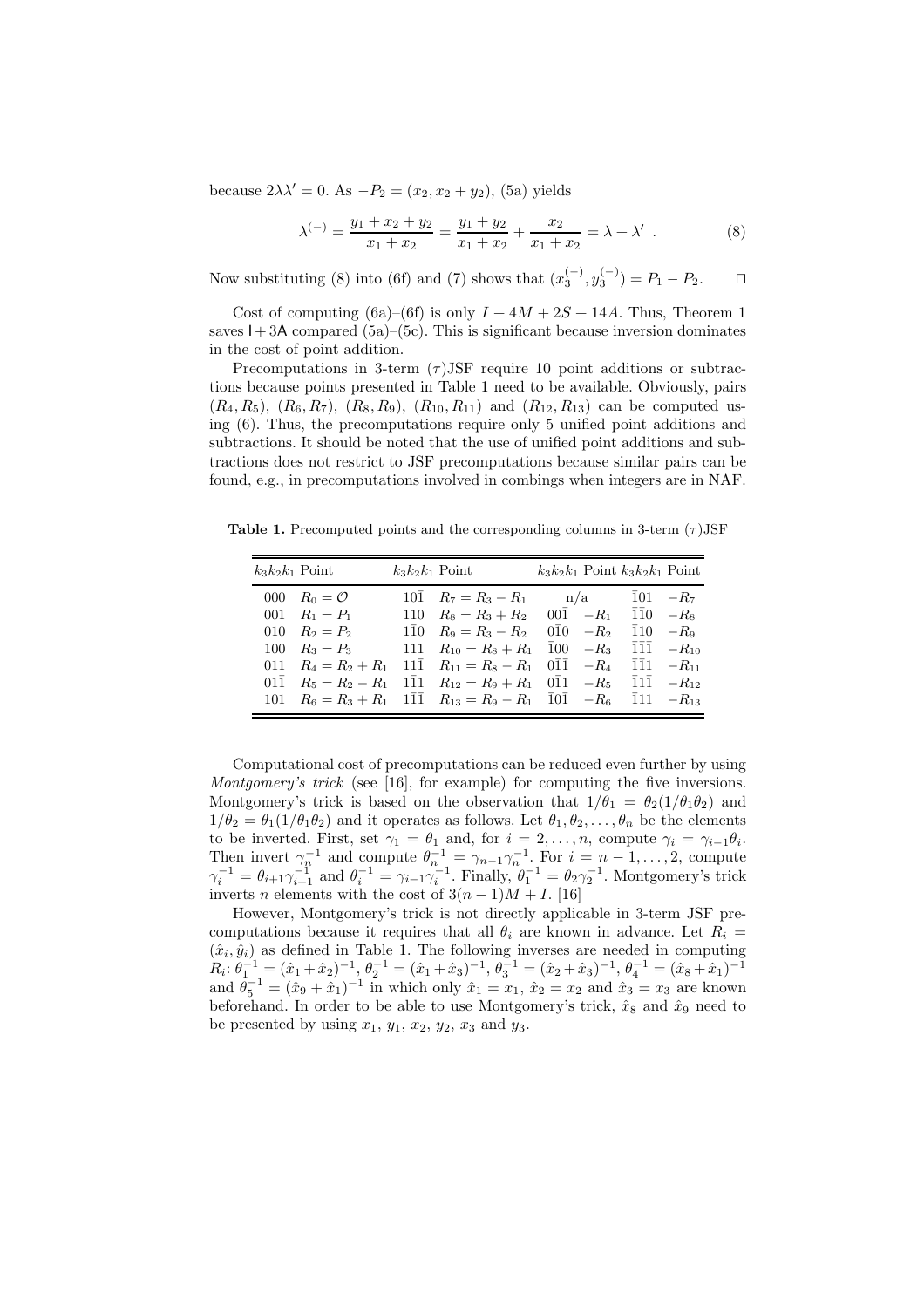Because  $R_8 = (\hat{x}_8, \hat{y}_8) = P_3 + P_2$ , it follows directly from (5a) and (5b) that

$$
\theta_4^{-1} = \frac{(x_2 + x_3)^2}{(y_2 + y_3)^2 + (x_2 + x_3)(y_2 + y_3) + (x_2 + x_3)^2 (x_1 + x_2 + x_3 + a)} \ . \tag{9}
$$

Let  $\theta_4'$  denote the denominator of (9). Similarly as above,

$$
\theta_5^{-1} = \frac{(x_2 + x_3)^2}{\theta_4' + x_2 x_3} \tag{10}
$$

and, again, let  $\theta_5'$  denote the denominator of (10).

Now, Montgomery's trick can be used for computing inverses for the elements  $\theta_1 = x_1 + x_2, \ \theta_2 = x_1 + x_2, \ \theta_3 = x_2 + x_3, \ \theta'_4$  and  $\theta'_5$ . In order to get  $\theta_4^{-1}$  and  $\theta_5^{-1}$ ,  $\theta_4'^{-1}$  and  $\theta_5'^{-1}$  are multiplied with  $\theta_3^2 = (x_2 + x_3)^2$  as shown in (9) and (10). Finally,  $R_i$  can be computed with (6b)–(6f), i.e. by skipping the inversion of (6a). An algorithm is presented in Alg. 1.

**Algorithm 1** Precomputation in 3-term  $(\tau)$ JSF

**Input:**  $P_1 = (x_1, y_1), P_2 = (x_2, y_2), P_3 = (x_3, y_3)$ **Output:** Precomputed points  $R_i$  as described in Table 1  $\theta_1 \leftarrow x_1 + x_2$ ;  $\theta_2 \leftarrow x_1 + x_3$ ;  $\theta_3 \leftarrow x_2 + x_3$  $\theta_4 \leftarrow (y_2 + y_3)^2 + \theta_3 \times (y_2 + y_3) + \theta_3^2 \times (x_1 + \theta_3 + a)$  $\theta_5 \leftarrow \theta_4 + x_2 \times x_3$ Compute inverses  $\theta_i^{-1}$  with Montgomery's trick  $\theta_4^{-1} \overset{\tilde{}}{\leftarrow} \theta_3^2 \times \theta_4^{-1}; \, \theta_5^{-1} \leftarrow \theta_3^2 \times \theta_5^{-1}$  $R_1 \leftarrow P_1; R_2 \leftarrow P_2; R_3 \leftarrow P_3;$  $R_{4,5} \leftarrow R_2 \pm R_1; R_{6,7} \leftarrow R_3 \pm R_1; R_{8,9} \leftarrow R_3 \pm R_2$  $R_{10,11} \leftarrow R_8 \pm R_1$ ;  $R_{12,13} \leftarrow R_9 \pm R_1$ 

Table 2 lists the costs of 3-term  $(\tau)$ JSF precomputations with the three techniques considered above, i.e. with 10 point additions (naïve) or 5 unified point additions and subtractions without (unified) or with (unified + Montgomery) Montgomery's trick. The methods presented above reduce the number of multiplications required in precomputations by 58% in the case of  $\mathbb{F}_{2^{163}}$  and Itoh-Tsujii inversion.

## 4 Implementation

This section presents the design in detail. The design is implemented on an Altera Stratix II EP2S180 DSP development board, professional edition [21], which includes an Altera Stratix II EP2S180F1020C3 FPGA [22].

The goal of the implementation is in maximizing the number of operations per second (ops) rather than in minimizing computation time of a single operation. The implementation is designed to be modular so that it can be easily parallelized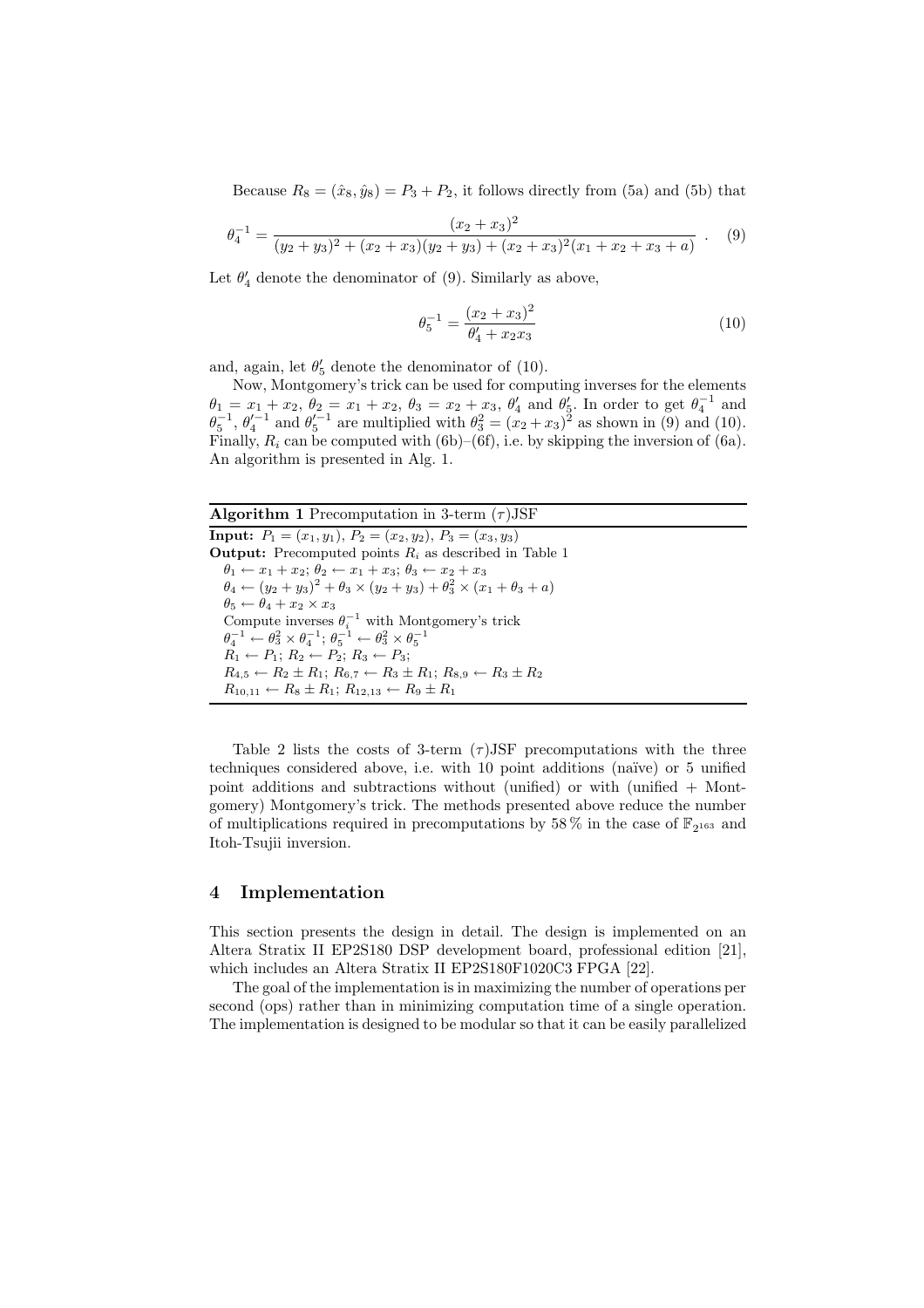**Table 2.** Costs of 3-term  $(\tau)$ JSF precomputations with different techiques. The values in the rightmost column present the number of multiplications when using an elliptic curve over  $\mathbb{F}_{2^{163}}$  and Itoh-Tsujii inversion.

| Method                 | Cost                                   | $I = 9M$ |
|------------------------|----------------------------------------|----------|
| Naïve                  | $10(l + 2M + S + 8A) + 5A$             | 110M     |
| Unified                | $5(l + 4M + 2S + 14A)$                 | 65M      |
| Unified $+$ Montgomery | $1 + 17M + 2S + 9A + 5(4M + 2S + 14A)$ | 46M      |

in order to increase ops. It consists of two main modules; namely, converters for finding 3-term  $\tau$ JSF for integers and *field arithmetic processors* (FAPs) with control logic for computing point multiplications. These modules are considered in Secs. 4.1 and 4.2, respectively.

There are certain parameters which define the performance and area requirements of an implementation. It is not obvious how these design parameters should be chosen and, thus, parameter space exploration is performed in Sec. 4.3 in order to find optimal parameters.

It should be noticed that, while side-channel attacks are a serious threat for many security applications in FPGAs [23], they are insignificant in this case because all information is public anyhow.

#### 4.1  $\tau$ NAF and 3-term  $\tau$ JSF Conversions

As mentioned in Sec. 2.2, integer k needs to be converted into a  $\tau$ -adic expansion before point multiplication. Conversions to  $\tau NAF$  are performed as presented by the authors in [24]. Because three conversions are required in 3-term multiple point multiplication, there are basically two alternatives: either required conversions are computed with one  $\tau NAF$  converter resulting in a critical path of three conversions or with three  $\tau NAF$  converters and a critical path of one conversion. The latter alternative was chosen mainly for two reasons:

- 1. Latency is shorter, and
- 2. no storage for converted values is needed before  $\tau JSF$  conversions.

Once the integers are converted into  $\tau NAF$ , a 3-term  $\tau JSF$  is build up as presented in [14]. The algorithm of [14] was implemented so that the four most recent signed bits from the  $\tau NAF$  converters, which output their results in serial, are stored into three shift registers, each of which contains 4 signed bits. The values of the shift registers are input into a circuit that determines whether the values of all three registers are reducible or not. If they are reducible and there are no all-zero columns, then the values of the registers are updated with reduced values. In the 3-term case the value 1001 of a shift register is replaced by 00 $\overline{11}$ ,  $\overline{1001}$  by 0011, 1010 by 01 $\overline{10}$ , and  $\overline{101}$  by 0 $\overline{110}$ .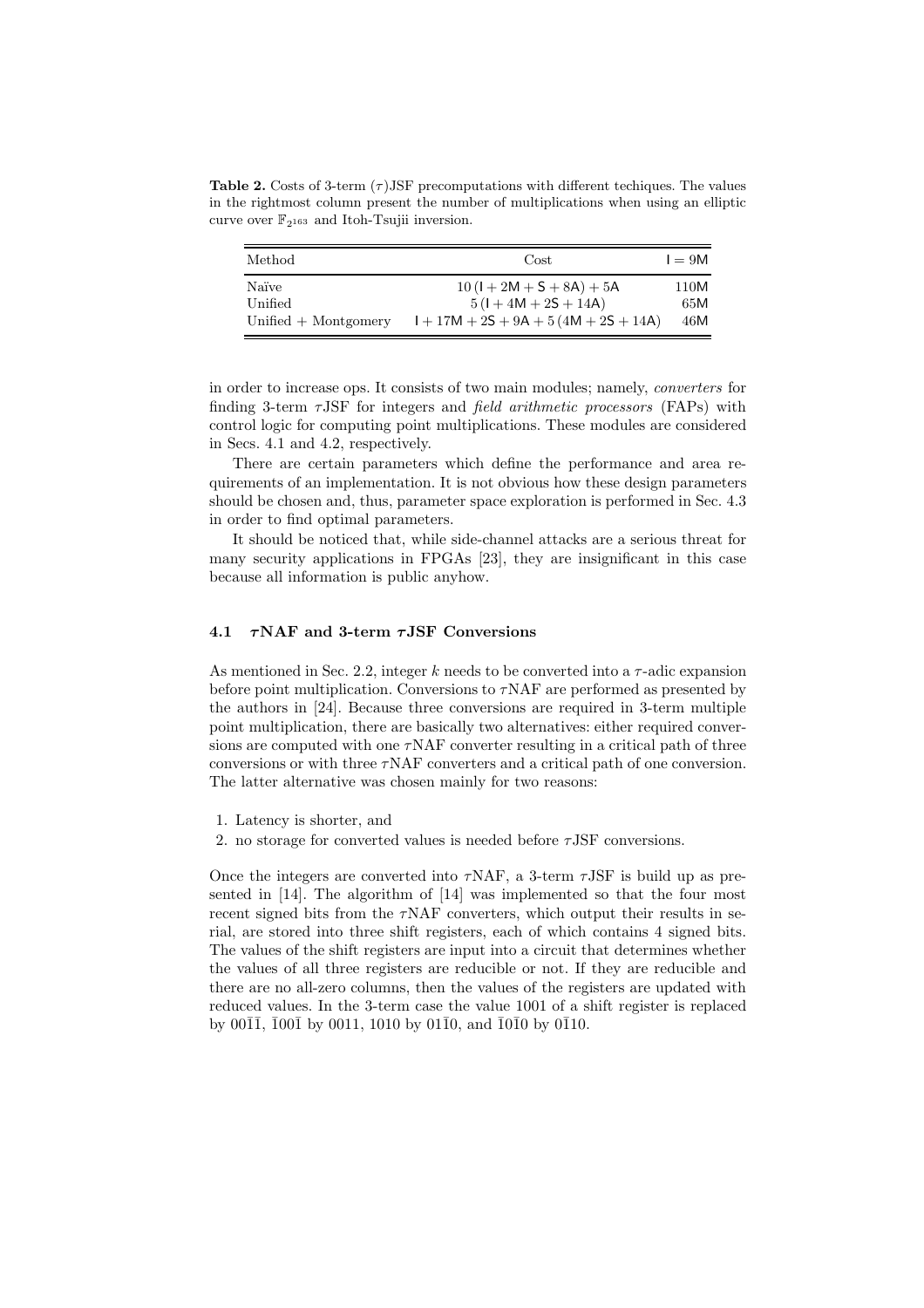#### 4.2 Point Multiplication

Point multiplication is computed with an architecture comprising an FAP and logic controlling it.

Field arithmetic processor. The FAP consists of adder, squarer, multiplier, storage RAM and instruction decoder.

The adder computes a bitwise XOR of two m-bit operands, and it has a latency of one clock cycle, i.e.  $A = 1$ . The squarer supports computation of multiple successive squarings, i.e.  $x^{2^d}$  where  $x \in \mathbb{F}_{2^m}$  and d is an integer in the interval  $[0, d_{\text{max}}]$  with  $d_{\text{max}} = 2^5 - 1$ . In normal basis, squaring is a rotation of the bit vector, and the squarer is a shifter which computes  $x^{2^d}$  in one clock cycle. The cost of d squarings is  $S_d = 1$ . This has serious implications because d successive Frobenius maps in  $\mathcal{LD}$  can be computed with the cost of only  $3S_d$  if  $d \leq 31$  and Itoh-Tsujii inversion costs only  $9M + 14S_d$  instead of  $9M + 162S$ .

Field multiplication is critical for the overall performance. Multiplication in normal basis is performed with a multiplier which is a digit-serial implementation of the Massey-Omura multiplier [25]. In a bit-serial Massey-Omura multiplier, one bit of the output is calculated in one clock cycle and, hence,  $m$  cycles are required in total. One bit  $z_i$  of the result  $z = x \times y$  where  $x, y, z \in \mathbb{F}_{2^m}$  is computed from  $x$  and  $y$  by using an  $F$ -function. The  $F$ -function is field specific, and the same F is used for all output bits  $z_i$  as follows:  $z_i = F(x_{\lll i}, y_{\lll i})$ , where  $\lll i$  denotes cyclical left shift by i bits. Hence, a bit-serial implementation of the Massey-Omura multiplier requires three  $m$ -bit shift registers and one  $F$ -block. A bit-parallel implementation, where all bits  $z_i$  are computed in parallel, requires  $m$  F-blocks and an m-bit register for storing the result. [4, 25]

In practice, the bit-serial implementation requiring at least  $m+1$  clock cycles is too slow and the bit-parallel implementation requires too much area. A good tradeoff is a digit-serial multiplier, where  $v$  bits are computed in parallel with  $v F$ -blocks. The  $F$ -block forms the critical path of an FAP and determines the maximum clock frequency. Thus, the maximum clock frequency can be increased by pipelining the F-blocks. As one clock cycle is required in loading the operands into the shift registers and each pipeline stage increases latency by one clock cycle, the latency becomes

$$
M = \left\lceil \frac{m}{v} \right\rceil + c + 1\tag{11}
$$

where c is the number of pipeline stages inside the F-blocks, i.e.  $c \geq 0$ . In this paper,  $c = 1$ . It follows directly from (11) that, when  $m = 163$ , the number of  $F\text{-blocks}, v$ , should be chosen from the following set of integers:

$$
\mathcal{F}: \{1-15, 17, 19, 21, 24, 28, 33, 41, 55, 82, 163\}.
$$

All other values only increase area without decreasing latency.

The *storage RAM* is used for storing elements of  $\mathbb{F}_{2^m}$ . Stratix II devices include M512, M4K and M-RAM memory blocks and they contain 575, 4,608,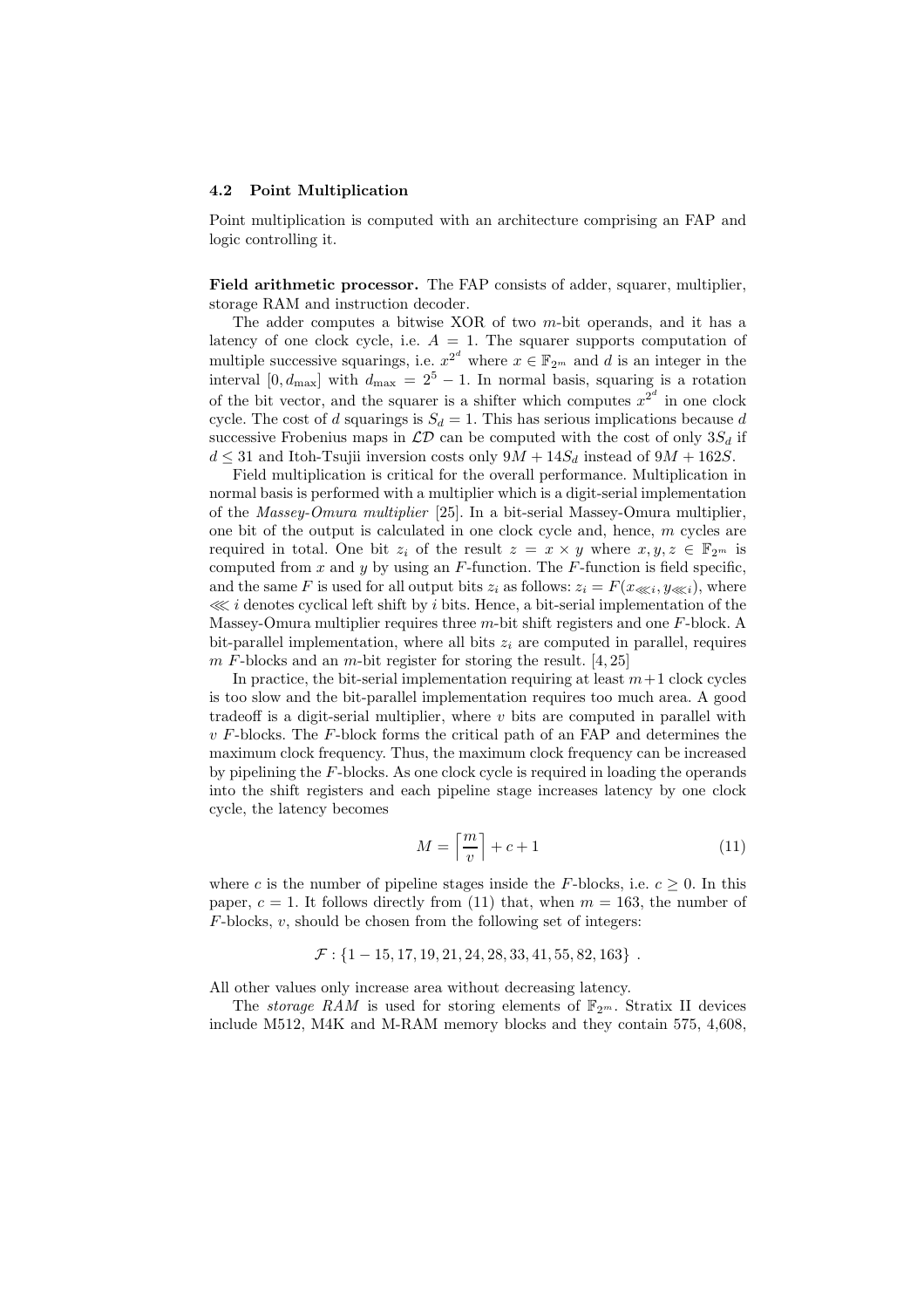and 589,824 bits of RAM, respectively [22]. Using embedded memory blocks is advantageous because more logic resources are saved for the actual computation. The storage RAM is implemented with M4Ks as a dual-port RAM and it is capable of storing W elements. A logical choice is  $W = 256$  because, while in true dual-port mode, the widest mode that an M4K block can be configured to is  $256 \times 18$ -bits [22]. Thus, the storage RAM requires  $[163/18] = 10$  M4Ks resulting in a storage capacity of  $256 \times 163$ -bits. This much storage space is rarely needed but it can be used for example for storing precomputed points. Moreover, selecting a smaller depth than 256 would not reduce the number of required M4Ks. Both writing and reading to and from the storage RAM require one clock cycle. However, the dual-port RAM can be configured into the readduring-write mode [22] which saves certain clock cycles as will be discussed in the following.

Control logic. The logic controlling the FAP consists of finite state machine (FSM) and ROM containing instruction sequences.

The instruction sequences are carefully hand-optimized and certain tricks are used in order to minimize latencies of point operations. The read-during-write mode can be used for reducing latencies. In order to maximize the advantages in this case, operations are ordered so that the result of the previous operation is used as an operand for the next operation whenever possible. This saves one clock cycle because the operands of the next operation can be read simultaneously while the result of the previous operation is being written.

Latency of computing  $k_1P_1 + k_2P_2 + k_3P_3$  with a 3-term  $\tau$ JSF becomes

$$
\underbrace{46M + 306}_{\text{Precomputation}} + \underbrace{(H(k) - 1)(8M + 47)}_{\text{Point additions and Frobenius maps}} + \underbrace{10M + 68}_{X/Z \text{ and interfacing}} \tag{12}
$$

clock cycles where  $H(k)$  is the number of non-zero columns in the 3-term  $\tau JSF$ .

Fig. 1 presents an example operation schedule of an implementation with one converter and two FAPs. The implementation computes five point multiplications in the example so that when the first integers and points arrive (data  $\#1$ ), it immediately starts computing a 3-term  $\tau JSF$  for the integers in the converter and precomputed points in the first FAP. Because a precomputation requires more time than a conversion, the computation time only consists of precomputation time and point multiplication time if there are resources available immediately at the arrival of data. This is the case for datas  $\#1, \#2$  and  $#5.$  However, when data  $#4$  arrives, conversion can be started instantaneously but precomputation can be started when the second FAP becomes available. The situation is even worse for data  $#3$  because, when it arrives, there are no converters or FAPs available, and thus even longer delay occurs.

#### 4.3 Parameter Exploration

Free parameters in the design are the numbers of  $F$ -blocks,  $v$ , and the number of parallel FAPs, p, of which only  $v \in \mathcal{F}$  determines the latency of a single point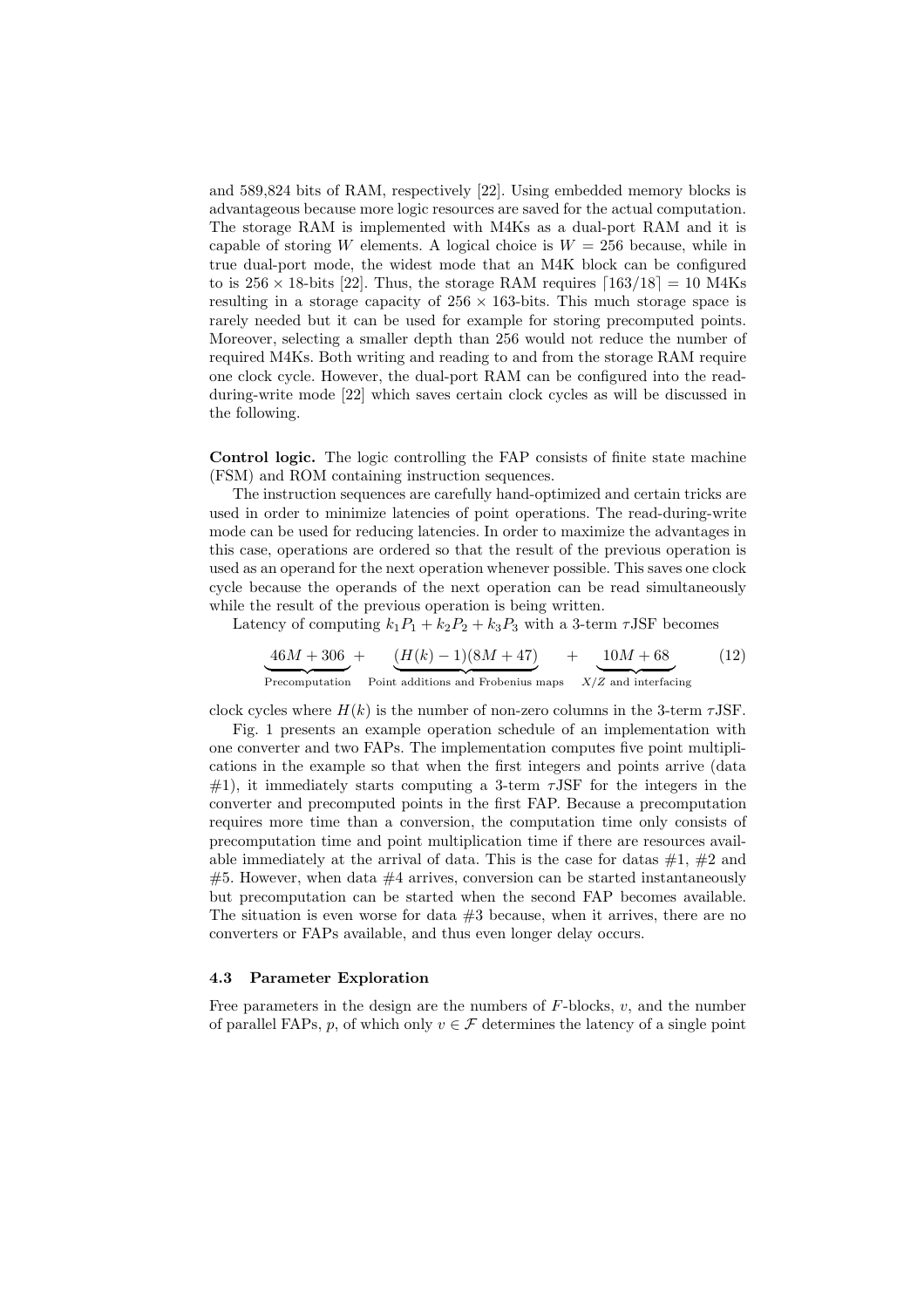

Fig. 1. Computation schedule example in the case of two FAPs and one converter

multiplication, and  $p$  only increases ops. If the objective is in minimizing computation time, it is obvious how the parameters effect to the result. That is, when  $v$  grows, computation time decreases. However, if the objective is in maximizing ops with parallel FAPs, the situation is more complicated. The reason for this is that, when an area constraint is set,  $v$  determines the maximum number of FAPs,  $p_{\text{max}}$ , that can be included under the constraint. That is, the larger v is the smaller is  $p_{\text{max}}$ . Thus, there is a need for an analysis on v and  $p_{\text{max}}$  setups.

Estimates of area consumption are needed in order to analyze  $v$  and  $p$  setups. These estimates were received by synthesizing an FAP with Quartus II 6.0 SP1 design software, and an approximation of the area is given by

$$
A(p, v) = p(A_c + vA_F)
$$

where  $A_F = 147$  ALMs (Adaptive Logic Modules) is the size of an F-block and  $A_c = 1202 \text{ ALMs}$  is the size of other blocks in the FAP, i.e. adder, squarer, control logic, etc.

Field multiplication determines point multiplication latency together with  $H(k)$  as shown in (12). It is assumed in the following analysis that JSFs have an average number of non-zero columns, and such JSFs are henceforth referred to as average JSFs. Thus, latency depends only on the latency of field multiplication. The critical path determining the maximum clock frequency does not depend on  $v$  and, thus, it is assumed that all FAPs operate at the same clock frequency; see Sec. 4.2. Based on the results obtained from Quartus II, it is assumed that the clock frequency is 160MHz.

Fig. 2 plots point multiplication time and ops as functions of v (and  $p_{\text{max}}$ ) when an area constraint of 75 % of ALMs is given for FAPs. The remaining  $25\%$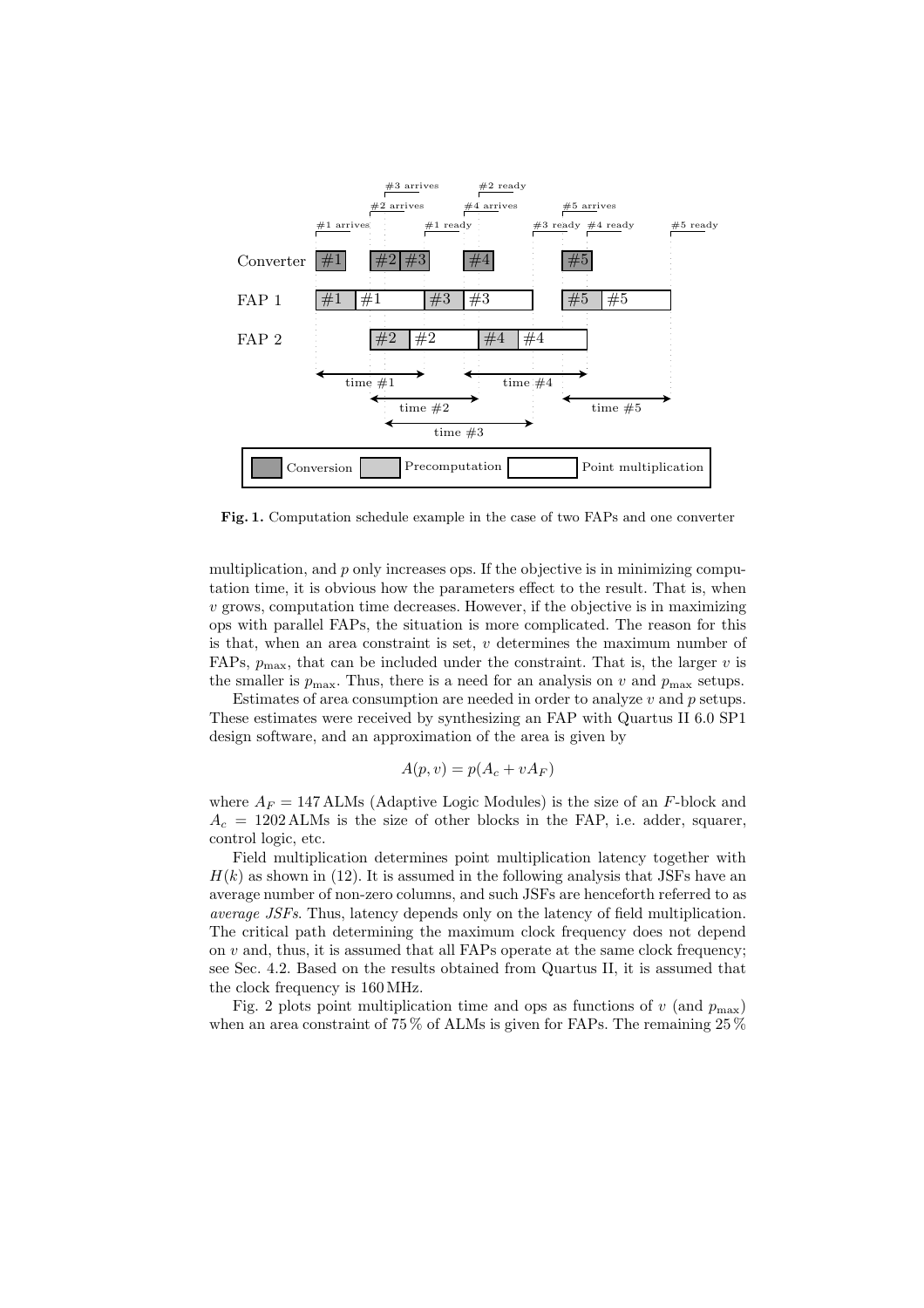

Fig. 2. Computation time and ops estimates with different v and  $p_{\text{max}}$  setups. The black line indicates throughput (ops) and its value is read from the vertical axis on the left. The grey line is the computation time and its value is in the vertical axis on the right. The number of F-blocks, v, determines the maximum number of FAPs,  $p_{\text{max}}$ , which fit into the device under the given constraint of 75 % of ALMs, and  $p_{\text{max}}$  can be found on the upper horizontal axis.

are reserved for the converters, interfacing, etc. Stratix II S180 includes 71,760 ALMs in total [22]. The maximum ops is received when  $v = 11$ . In that case, an FAP can compute 3-term multiple point multiplication in  $117 \mu s$  and 19 FAPs fit into Stratix II S180 resulting in the maximum throughput of 162,000 ops.

Fig. 2 leads to a conclusion that tolerating slightly longer computation latencies can lead to major increases in ops. Furthermore, it can be seen that  $v < 11$ should be never selected because higher ops can be achieved with shorter computation time. However, all  $v \ge 11$  with  $v \in \mathcal{F}$  are justified. If  $v > 11$  is selected resulting in shorter computation time, then one must tolerate fewer ops. The design implemented in this paper uses the setup  $p = 19$  and  $v = 11$  in order to maximize ops.

The number of converters must be selected so that they do not become a bottleneck. If only a few converters are implemented, the average end-to-end computation time grows because data needs to wait for free converters longer; see Sec. 4.2. However, if many converters are implemented, the area constraint for FAPs needs to be lowered resulting in a decrease in performance.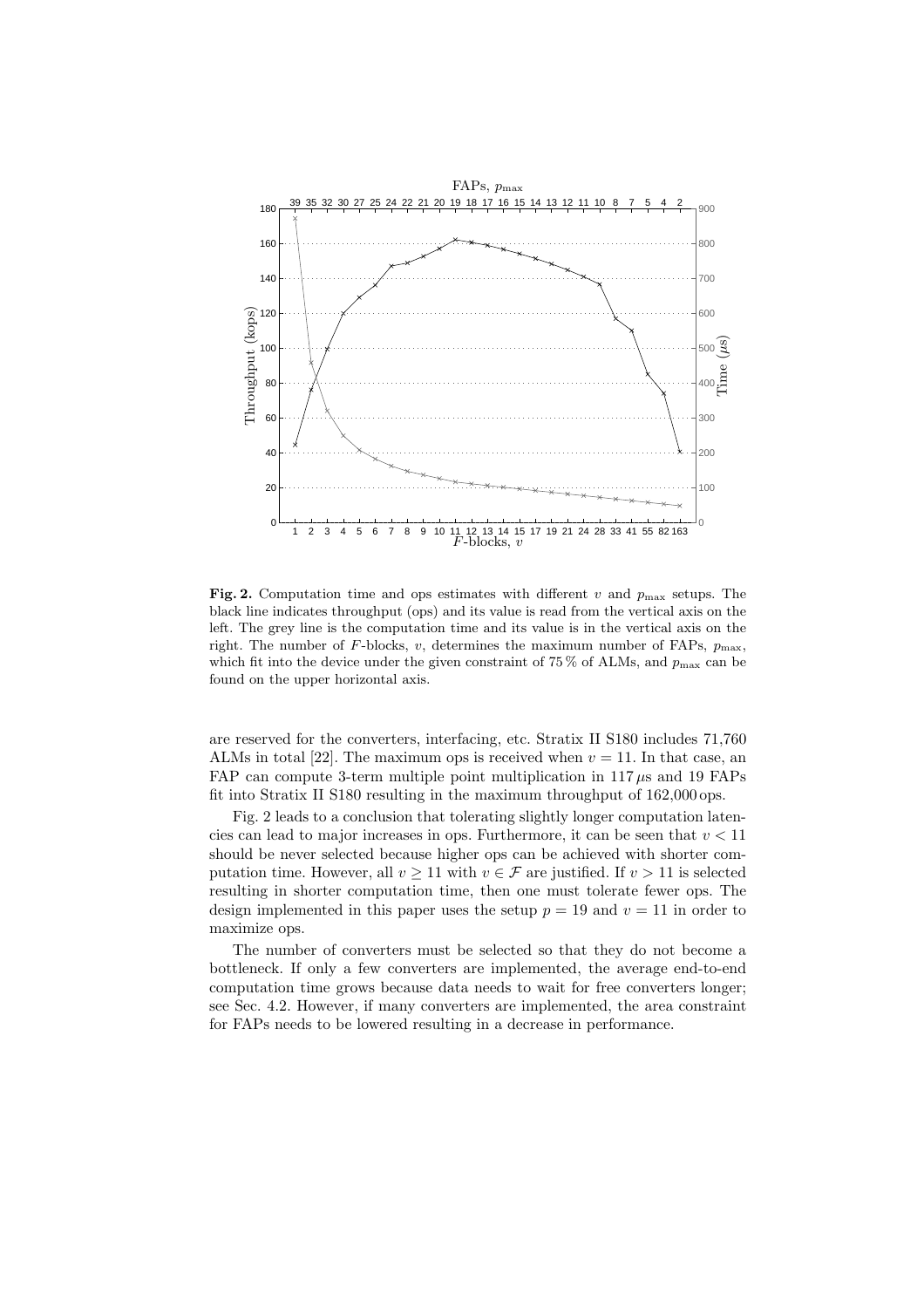#### 5 Results

The design presented in Sec. 4 was written in VHDL and synthesized for the Stratix II FPGA by using Quartus II 6.0 SP1. Simulations were performed with ModelSim SE 6.1b. The design comprising  $4 \tau JSF$  converters, 19 FAPs ( $v = 11$ ) and FIFO buffers separating blocks requires in total 67,467 ALMs which is 94 % of the device resources and 240 M512 (26%) and 305 M4K (40%) memory blocks. The converters and the FAPs are separated into different clock domains and they have the maximum clock frequencies of 82.38MHz and 167.50MHz, respectively.

A phase-locked loop (PLL) in Stratix II was used for creating 82 MHz and 164 MHz clocks for the converters and FAPs. The converters compute a  $\tau\text{JSF}$ for three integers on average in 499 clock cycles which equals to  $6.9 \,\mu s$ . The average latency of 18,733 clock cycles for a 3-term multiple point multiplication including precomputations is given by  $(12)$  which equals to  $114.2 \mu s$ . This is also the minimum time in which the implementation computes a 3-term multiple point multiplication with an average JSF because conversions and precomputations are computed in parallel. Theoretically, the implementation is capable of performing up to 166,000 verifications per second.

To the authors' knowledge, the fastest published FPGA implementation for the NIST curve K-163 was presented by Dimitrov et al. in [26] where a 1-term point multiplication requires  $35.75 \mu s$  on Xilinx Virtex-II which would result in approximately 9,300 verifications per second. This was achieved by representing  $k$  with multiple-base expansions [26]. The implementation was optimized for low latency but, naturally, it could be parallelized in order to increase ops and rough estimates are given next. Because the FAP used in [26] requires 6,494 slices, a parallel implementation outperforming 166,000 verifications per second would need 18 FAPs resulting in approximately 117,000 slices without converters. Thus, the implementation would be too large to fit any FPGA available at the moment. However, the FAP with  $v = 24$  [26] is probably larger than the one optimizing ops. Thus, the idea presented in this paper could be used, most probably resulting in more ops with fewer resources.

The results have shown that using parallel FAPs and 3-term  $\tau JSF$  enables considerable performance increases and the implementation presented here outperforms all previously published implementations if ops are considered.

## 6 Conclusions

This paper presented an efficient implementation designed specifically for rapid verification of self-certified identity based signatures. It was shown that it is possible to compute up to 166,000 verifications per second with a single Altera Stratix II FPGA. The results have significance in many cryptosystems whose performance is bounded by demanding signature verifications. One example is PLA where packets are verified by using cryptographic signatures.

The high performance was achieved by using parallel processors which were carefully optimized. Instead of concentrating in minimizing computation time of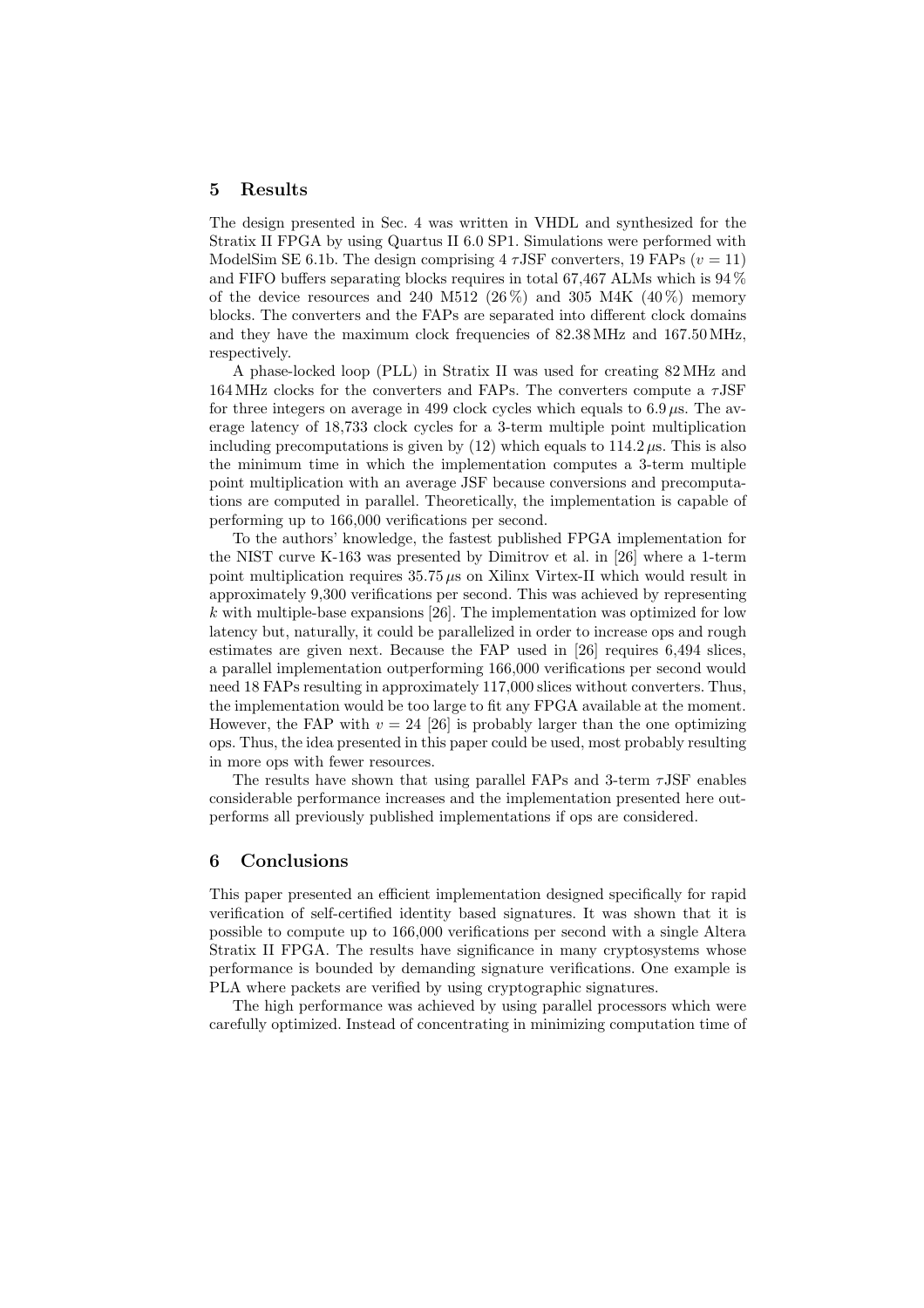a single processor, the objective was shifted to maximizing the number of verifications per second computed by the parallel processors. It was concluded that major increases in ops can be achieved by tolerating slightly longer computation times, i.e. by using multiple smaller processors instead of only a few large processors. The idea can be easily generalized to other elliptic curve cryptosystems and implementation platforms.

Future work. Because field multiplication dominates in the performance and area requirements, it is of interest to optimize the multiplier architecture. One possibility is to use polynomial basis instead of normal basis. Polynomial bases are commonly preferred in implementing elliptic curve cryptosystems in hardware and they could offer some performance improvements. Another option is to use a more efficient architecture for normal basis multiplication.

A counterpart implementation which produces self-certified signatures will be designed. As mentioned, high performance is easier to achieve in signing because fewer point multiplications are needed and it is possible to use such methods as fixed-base windowing. Thus, performance should not be a problem. However, countermeasures against side-channel attacks are needed in signing acceleration in order to ensure confidentiality of private keys.

Although point multiplications are the most expensive operations in signing and verification, also other operations, such as hash functions, are needed and they will be included into the implementations in the future.

Acknowledgments. The authors thank Billy Brumley from the Laboratory for Theoretical Computer Science at TKK for many valuable discussions. The authors also express their gratitude to the anonymous reviewers who gave a number of excellent comments and improvement suggestions.

## References

- 1. Koblitz, N.: Elliptic curve cryptosystems. Mathematics of Computation 48 (1987) 203–209
- 2. Miller, V.: Use of elliptic curves in cryptography. In: Advances in Cryptology CRYPTO '85. LNCS 218, Springer (1985) 417–426
- 3. Ateniese, G., de Medeiros, B.: A provably secure Nyberg-Rueppel signature variant with applications. Cryptology ePrint Archive, Report 2004/093 (2004)
- 4. National Institute of Standards and Technology (NIST): Digital signature standard (DSS). Federal Information Processing Standard (2000) FIPS PUB 186-2.
- 5. Koblitz, N.: CM-curves with good cryptographic properties. In: Advances in Cryptology — CRYPTO '91. LNCS 576, Springer (1991) 279–287
- 6. Candolin, C., Lundberg, J., Kari, H.: Packet level authentication in military networks. In: Proceedings of the 6th Australian Information Warfare & IT Security Conference. (2005)
- 7. Candolin, C.: Securing military decision making in a network-centric environment. PhD thesis, Helsinki University of Technology (2005)